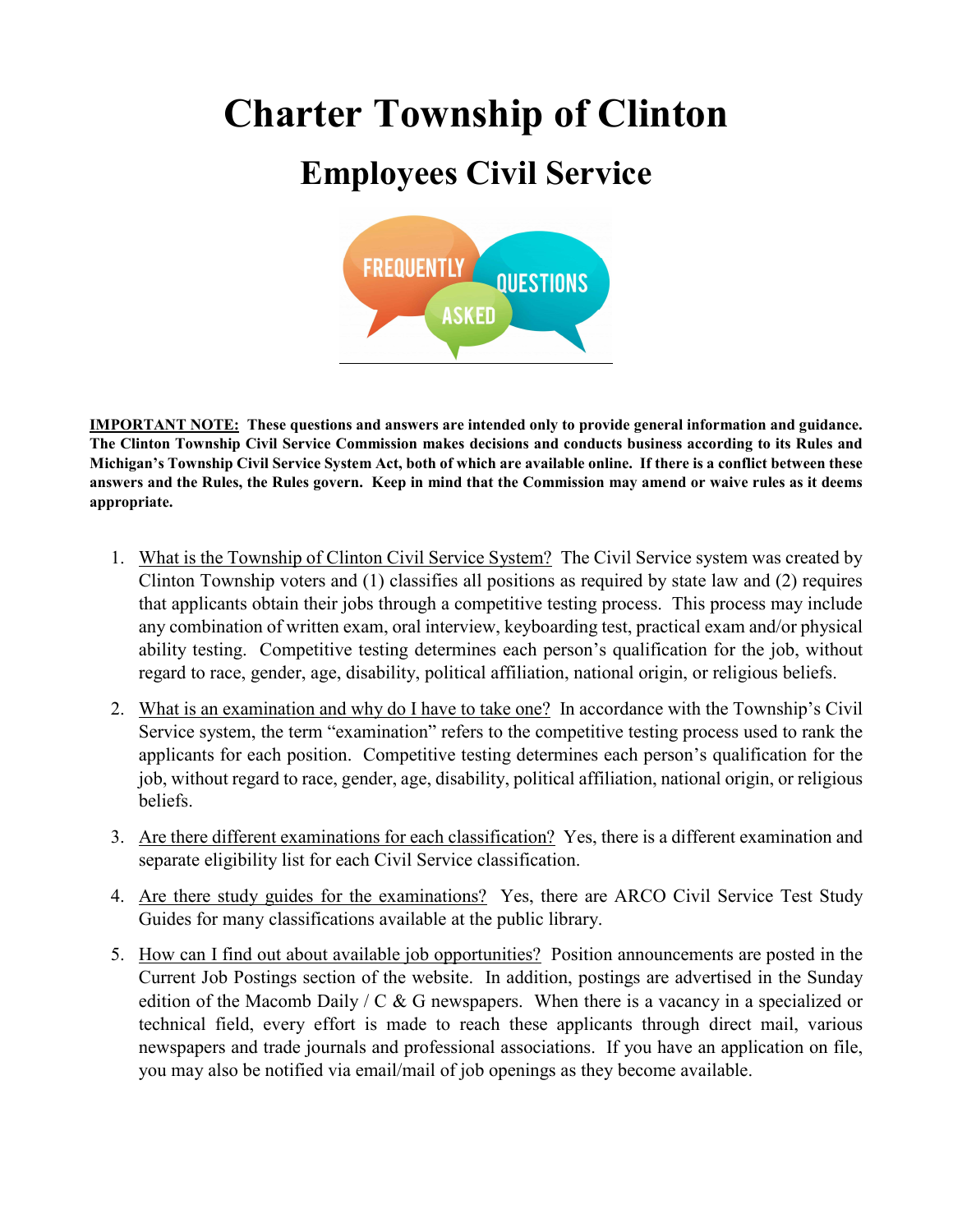- 6. How do I apply for a job with the Township of Clinton? Visit the Civil Service page and, under Forms, click on Civil Service Application. Please be sure to double check your application if it is filled out via a browser and then saved. We have received reports of the form not saving the information entered. It is suggested that you save the form to your computer first and then fill it out.
- 7. What types of positions are available? Positions within the Township vary from part-time seasonal, skilled laborers, clerical, appraisers, building inspectors, mid-management and assistant department heads.
- 8. Is there a filing deadline for applications? All positions have a specific closing date on the announcement. It is important to note this information when applying in order to submit your application before the deadline.
- 9. What happens to my application once it is submitted? The information you provided on the application will be reviewed to determine whether or not you meet the minimum qualifications for the position as specified on the job announcement. Notices are mailed to applicants indicating the acceptance or rejection of their application. If accepted, you will be notified of the type of test to be administered and it is your responsibility to contact us to schedule testing.
- 10. I passed, now what happens? After testing is complete and each successful applicant's score is calculated, you are placed on an eligibility list in order according to total score. Applicants are sent a letter notifying them they have passed and should call to receive their score and ranking. Passing score is 70% or higher. The eligibility list is generally valid for a one-year time period. The department director has the right to interview and choose from the top three scorers on the eligibility list. If you are in the top three, and a vacancy occurs, you will be considered for the opening.
- 11. Can my rank ever change? Your rank may change as others on the eligibility list are hired, find other jobs, or lose interest. As a result, it is important to keep the Civil Service Department informed of any address or telephone number change so you may be reached at any time.
- 12. I did not score high enough to be considered, now what can I do? Your status on one examination in no way affects applying for other positions. Your application is kept on file for one year. In the event that another position for which you are qualified becomes available to the public during the year, you will receive written or emailed notification. At that time, if you're interested in testing, you will be advised to contact the Civil Service Department and it will not be necessary to complete an additional application.
- 13. I have been offered a position, what's next? You must complete a pre-employment, post-offer physical examination and drug test at Township expense. You will also be required to complete employment paperwork such as tax, insurance, retirement forms, etc. In addition, you will need to provide acceptable documentation to verify both identity and eligibility for employment in the U.S. as required by federal immigration law.